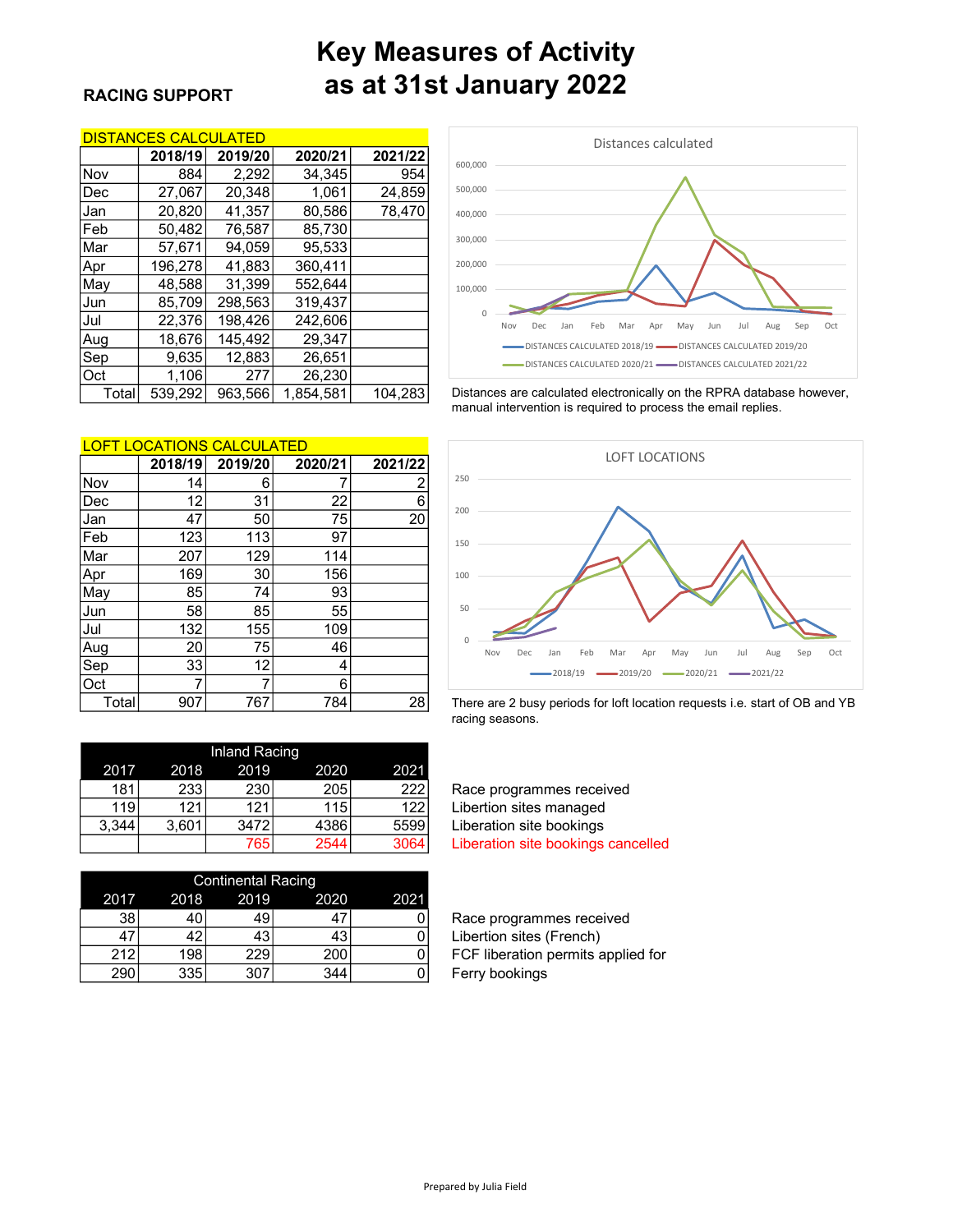# RPRA Key Measures at 31st January 2022

## MEMBERSHIP SUPPORT - Transfers

|       | TRANSFER FORMS RECEIVED (by post) |         |         |         |  |
|-------|-----------------------------------|---------|---------|---------|--|
|       | 2018/19                           | 2019/20 | 2020/21 | 2021/22 |  |
| Nov   | 1,174                             | 937     | 617     | 652     |  |
| Dec   | 586                               | 600     | 738     | 237     |  |
| Jan   | 1,313                             | 1,038   | 516     | 351     |  |
| Feb   | 1,330                             | 1,281   | 655     |         |  |
| Mar   | 3.208                             | 1.828   | 998     |         |  |
| Apr   | 5,809                             | 1,791   | 2,395   |         |  |
| May   | 4.985                             | 1,896   | 2,004   |         |  |
| Jun   | 3,814                             | 2,777   | 1,379   |         |  |
| Jul   | 5,190                             | 2,740   | 1,979   |         |  |
| Aug   | 2,093                             | 1,181   | 798     |         |  |
| Sep   | 1,201                             | 664     | 612     |         |  |
| Oct   | 1,115                             | 698     | 553     |         |  |
| Total | 31.818                            | 17.431  | 13,244  | 1.240   |  |



Between April & July we process an average of 250 transfer forms per day, up to a maximum of 400 per day at peak times.

| <b>AUTOMATED TRANSFERS (multiple rings)</b> |         |         |         |         |
|---------------------------------------------|---------|---------|---------|---------|
|                                             | 2018/19 | 2019/20 | 2020/21 | 2021/22 |
| Nov                                         |         | 86      | 193     | 274     |
| Dec                                         |         | 110     | 154     | 253     |
| Jan                                         |         | 127     | 236     | 353     |
| Feb                                         |         | 241     | 350     |         |
| Mar                                         |         | 417     | 1,097   |         |
| Apr                                         |         | 768     | 1.728   |         |
| May                                         |         | 885     | 1,332   |         |
| Jun                                         |         | 842     | 1,044   |         |
| Jul                                         | 654     | 1,125   | 1,743   |         |
| Aug                                         | 295     | 640     | 737     |         |
| Sep                                         | 139     | 287     | 357     |         |
| Oct                                         | 114     | 220     | 298     |         |
| Total                                       | 1,202   | 5,748   | 9,269   | 880     |

| <b>TRANSFERS-</b> individual rings |         |         |         |         |
|------------------------------------|---------|---------|---------|---------|
|                                    | 2018/19 | 2019/20 | 2020/21 | 2021/22 |
| Nov                                | 3.624   | 2,507   | 1.671   | 1,840   |
| Dec                                | 1,501   | 1,434   | 1,206   | 1,095   |
| Jan                                | 4.277   | 3,025   | 2,144   | 1,727   |
| Feb                                | 5.010   | 4,342   | 3,415   |         |
| Mar                                | 12,557  | 7,992   | 5,680   |         |
| Apr                                | 19.198  | 8.396   | 12.051  |         |
| May                                | 17.005  | 8,070   | 9,175   |         |
| Jun                                | 13.846  | 11.692  | 6.843   |         |
| Jul                                | 15.409  | 10,031  | 9.438   |         |
| Aug                                | 6,040   | 4,785   | 3.096   |         |
| Sep                                | 3,437   | 2,401   | 2,377   |         |
| Oct                                | 3,965   | 2,049   | 1,805   |         |
| Total                              | 105.869 | 66.724  | 58.901  | 4,662   |



Facility now available for members and individuals to transfer rings online themselves, free of charge.



Numbers of individual rings transferred each month.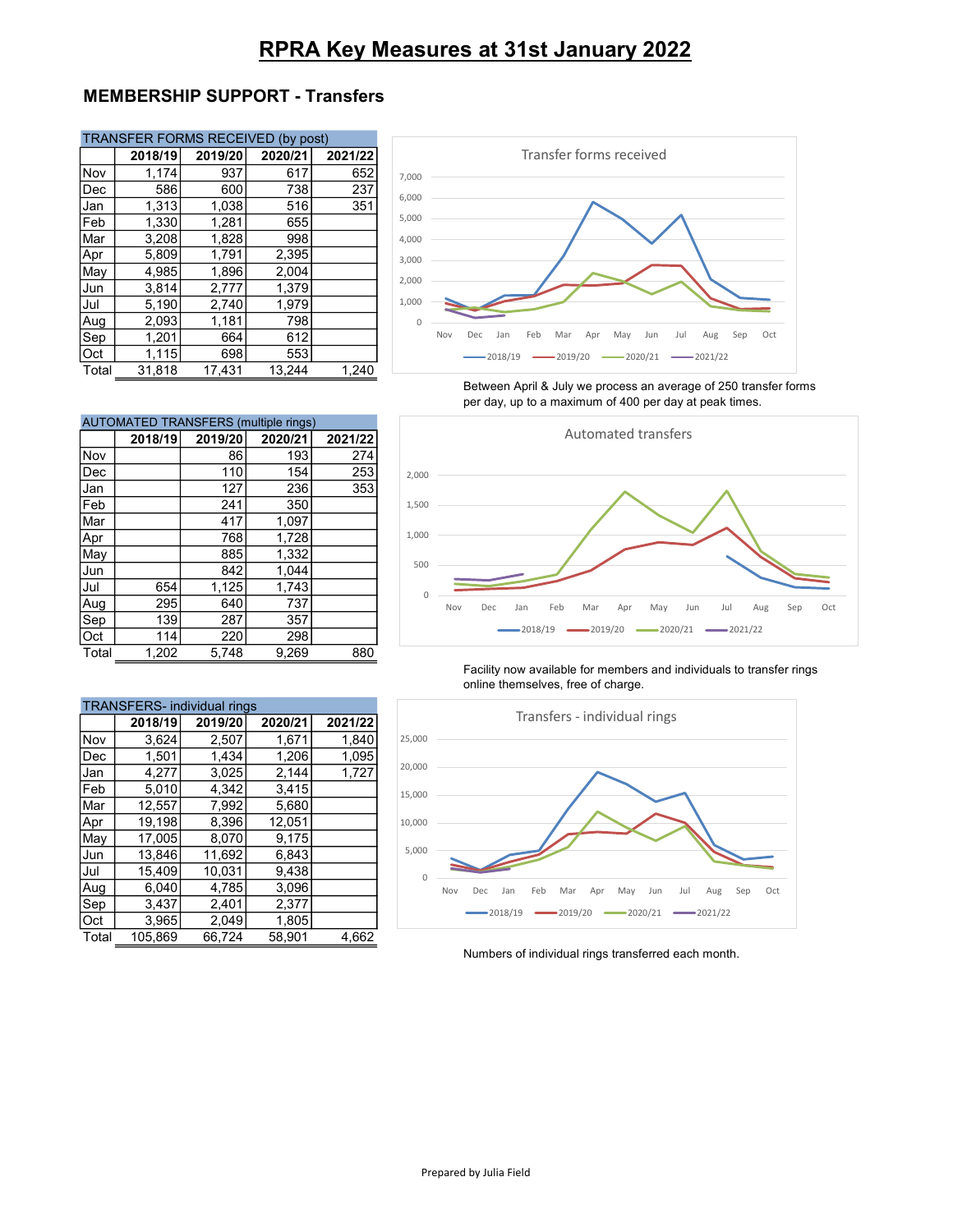## RPRA Key Measures at 31st January 2022

## MEMBERSHIP SUPPORT - Rings

| <b>NWHU RINGS REGISTERED</b> |        |                                 |       |     |
|------------------------------|--------|---------------------------------|-------|-----|
|                              |        | 2018/19 2019/20 2020/21 2021/22 |       |     |
| Nov                          |        | 230                             |       | 84  |
| Dec                          |        | 20                              | 40    | 115 |
| Jan                          |        | 106                             | 31    | 66  |
| Feb                          |        | 274                             | 96    |     |
| Mar                          | 13,975 | 206                             | 26    |     |
| Apr                          | 4,964  | 275                             | 579   |     |
| May                          | 1,042  | 285                             | 97    |     |
| Jun                          | 2,343  | 475                             | 462   |     |
| Jul                          | 2,424  | 642                             | 555   |     |
| Aug                          | 465    | 395                             | 308   |     |
| Sep                          | 28     | 98                              | 32    |     |
| Oct                          | 68     |                                 | 3     |     |
| Total                        | 25.309 | 3,007                           | 2,230 | 265 |



Rings verified for owners prior to OB & YB racing. Rings also verified foR show entries and winners.



So far in 2020 more ring lists have received earlier than previous years.

| Aug   | 76                              | 55                      | 19             |         |
|-------|---------------------------------|-------------------------|----------------|---------|
| Sep   | 28                              | 22                      | 12             |         |
| Oct   | 0                               | 5                       | 5              |         |
| Total | 1,697                           | 1,620                   | 1,619          | 331     |
|       |                                 |                         |                |         |
|       | <b>FOREIGN RINGS REGISTERED</b> |                         |                |         |
|       |                                 |                         |                |         |
|       |                                 | 2018/19 2019/20 2020/21 |                | 2021/22 |
| Nov   | 18                              | 44                      | 16             | 0       |
| Dec   | $\overline{2}$                  | 20                      | 22             | 0       |
| Jan   | 44                              | 18                      | 10             | 10      |
| Feb   | 74                              | 61                      | 55             |         |
| Mar   | 439                             | 277                     | 250            |         |
| Apr   | 421                             | 140                     | 53             |         |
| May   | 355                             | 132                     | 95             |         |
| Jun   | 375                             | 429                     | 27             |         |
| Jul   | 802                             | 444                     | 31             |         |
| Aug   | 166                             | 163                     | 14             |         |
| Sep   | 50                              | 25                      | $\overline{2}$ |         |

Feb 368 305 297 Mar 354 55 224<br>Apr 346 357 298 Apr 346 357 May 118 157 207 Jun 62 124 78<br>Jul 40 81 38 Jul 40 81 38

RING LISTS - PROCESSED



The majority of young birds bought from foreign breeders have their rings registered prior to the start of the YB season.



Ring orders are packed and posted the same day. September to January are the busiest months. Online rings orders aredue to go live in March/April 2020.

| Total | 2,770                     | 1,768                           | 589 | 10  |
|-------|---------------------------|---------------------------------|-----|-----|
|       |                           |                                 |     |     |
|       |                           |                                 |     |     |
|       | <b>RING ORDERS PACKED</b> |                                 |     |     |
|       |                           | 2018/19 2019/20 2020/21 2021/22 |     |     |
| Nov   | 551                       | 526                             | 606 | 559 |
| Dec   | 419                       | 438                             | 493 | 467 |
| Jan   | 575                       | 566                             | 448 | 432 |
| Feb   | 365                       | 374                             | 343 |     |
| Mar   | 494                       | 411                             | 412 |     |
| Apr   | 469                       | 400                             | 406 |     |
| May   | 379                       | 311                             | 262 |     |
| Jun   | 237                       | 239                             | 216 |     |
| Jul   | 219                       | 177                             | 167 |     |
| Aug   | 306                       | 317                             | 141 |     |
| Sep   | 481                       | 592                             | 711 |     |

Oct 384 406 374

Oct 24 15 14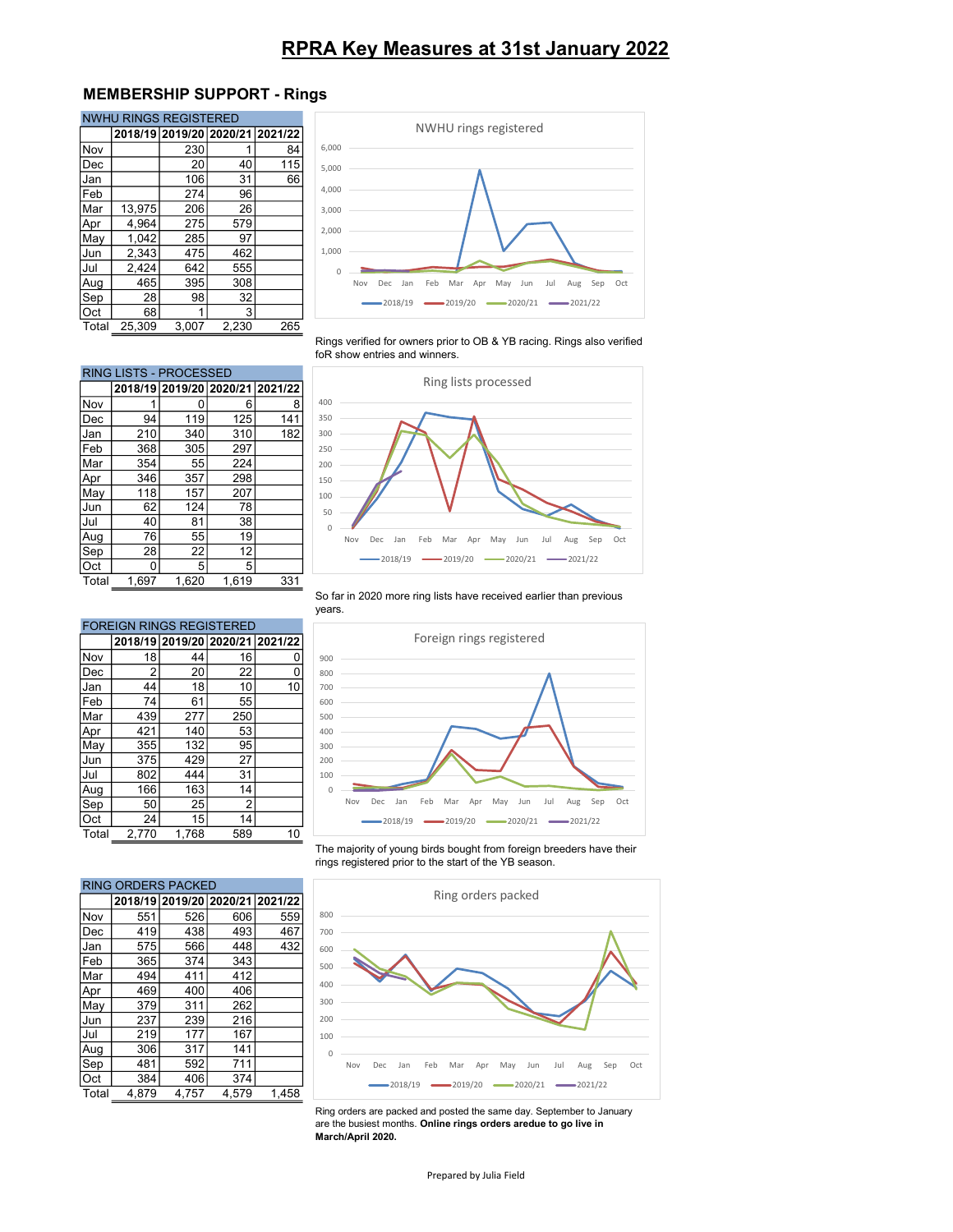# RPRA Key Measures at 30th September 2021

## MEMBERSHIP SUPPORT - General administration

ADDRESS CHANGES

|            |                 | 2018/19 2019/20 2020/21 2021/22 |                 |                 |
|------------|-----------------|---------------------------------|-----------------|-----------------|
| <b>Nov</b> | $\overline{24}$ | 13                              | 9               | 15              |
| Dec        | 15              | 9                               | 12              | 8               |
| Jan        | 22              | 27                              | $\overline{20}$ | $\overline{20}$ |
| Feb        | 36              | 32                              | 55              |                 |
| Mar        | $\overline{28}$ | $\overline{20}$                 | $\overline{25}$ |                 |
| Apr        | 19              | 13                              | 29              |                 |
| May        | $\overline{22}$ | $\overline{18}$                 | 8               |                 |
| Jun        | 19              | 15                              | 11              |                 |
| Jul        |                 | 22                              | 16              |                 |
| Aug        | 3               | 6                               | 10              |                 |
| Sep        | 8               | $\overline{20}$                 | 4               |                 |
| Oct        | 14              |                                 | 9               |                 |
| Total      | 227             | 202                             | 208             | 43              |

| <b>PARTNERSHIPS- FORMED &amp; DISOLVED</b> |    |    |    |                                 |  |
|--------------------------------------------|----|----|----|---------------------------------|--|
|                                            |    |    |    | 2018/19 2019/20 2020/21 2021/22 |  |
| <b>Nov</b>                                 | 33 | 32 | 25 | 15                              |  |
| Dec                                        | 28 | 19 | 15 | 8                               |  |
| lJan                                       | 44 | 46 | 39 | $\overline{36}$                 |  |
| lFeb                                       | 54 | 53 | 42 |                                 |  |
| Mar                                        |    | 43 |    |                                 |  |
|                                            |    |    | 25 |                                 |  |
| Mav                                        | 16 | 10 | 5  |                                 |  |
| Jun                                        |    |    |    |                                 |  |
|                                            | R  |    | 8  |                                 |  |

Aug 6 8 8<br>Sep 10 6 6 Sep 10 6 6<br>Oct 28 21 23 Oct | 28 21 23





#### Most partnership are formed and disollved before OB racing season.



### Letters sent to owners failing to collect their stray pigeons.



|            |    | 2018/19 2019/20 2020/21 2021/22 |                 |   |
|------------|----|---------------------------------|-----------------|---|
| Nov        | 4  | 2                               | 2               | 5 |
| Dec        | 5  | 4                               |                 |   |
| Jan        | 4  | 3                               |                 |   |
| Feb        | 2  | 1                               |                 |   |
| Mar        |    | ი                               | 2               |   |
| Apr        | 5  | ი                               |                 |   |
| May        | 6  | n                               | 5               |   |
| Jun        | 8  | 6                               | 5               |   |
| Jul        | 6  | 6                               | 5               |   |
| Aug<br>Sep | 4  | 10                              | 9               |   |
|            |    | 10                              | 19              |   |
| Oct        | 12 | 8                               | $\overline{15}$ |   |
| Total      | 68 | 50                              | 64              | 5 |

Total 289 279 247 59

RULE 112 letter- failure to collect stray

## RING VERIFICATIONS

|     |     |     |     | 2018/19 2019/20 2020/21 2021/22 |
|-----|-----|-----|-----|---------------------------------|
| Nov |     |     |     |                                 |
| Dec |     |     |     |                                 |
| Jan | 29  | 66  |     |                                 |
| Feb |     |     |     |                                 |
| Mar |     | 144 | 100 |                                 |
| Apr | 190 |     | 132 |                                 |
| May | 142 | 33  | 20  |                                 |
| lun |     |     |     |                                 |

Prepared by Julia Field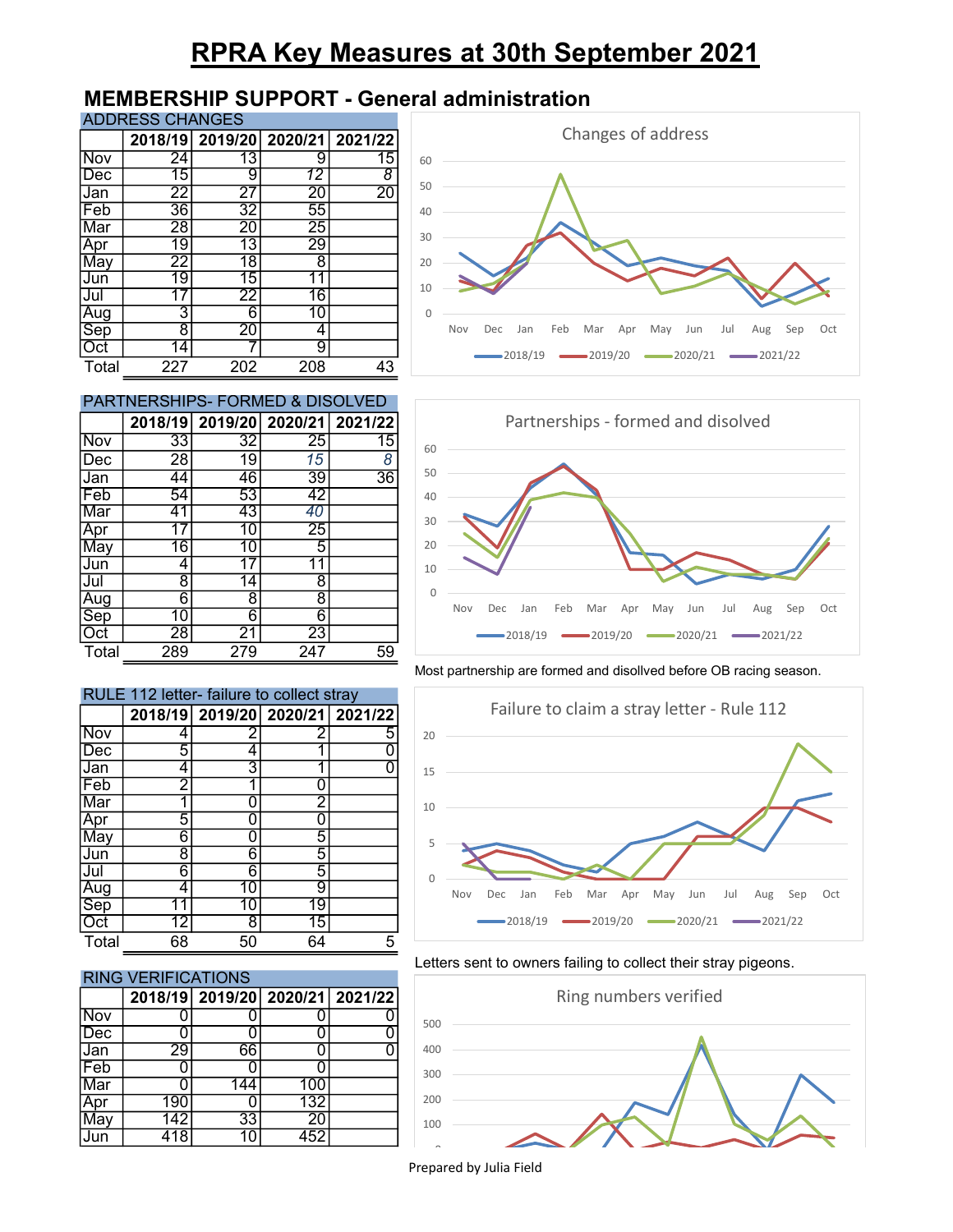# RPRA Key Measures at 30th September 2021

| Jul        |       | 3   | 104 |  |
|------------|-------|-----|-----|--|
|            |       |     |     |  |
| Aug<br>Sep | 300   |     |     |  |
| ⊃ct        | 190   | ν.  |     |  |
| Total      | 1,411 | 405 | 995 |  |

| <u>s at 30th September 2021:</u>                            |  |
|-------------------------------------------------------------|--|
|                                                             |  |
| Feb Mar Apr May Jun Jul Aug Sep Oct<br>Dec Jan<br>Nov       |  |
| $-2018/19$ $-2019/20$ $-2020/21$ $-2021/22$                 |  |
| ng registrations verified prior to OB & YB racing, for show |  |
| trants, race winners and other unions.                      |  |
|                                                             |  |

Ring registrations verified prior to OB & YB racing, for show entrants, race winners and other unions.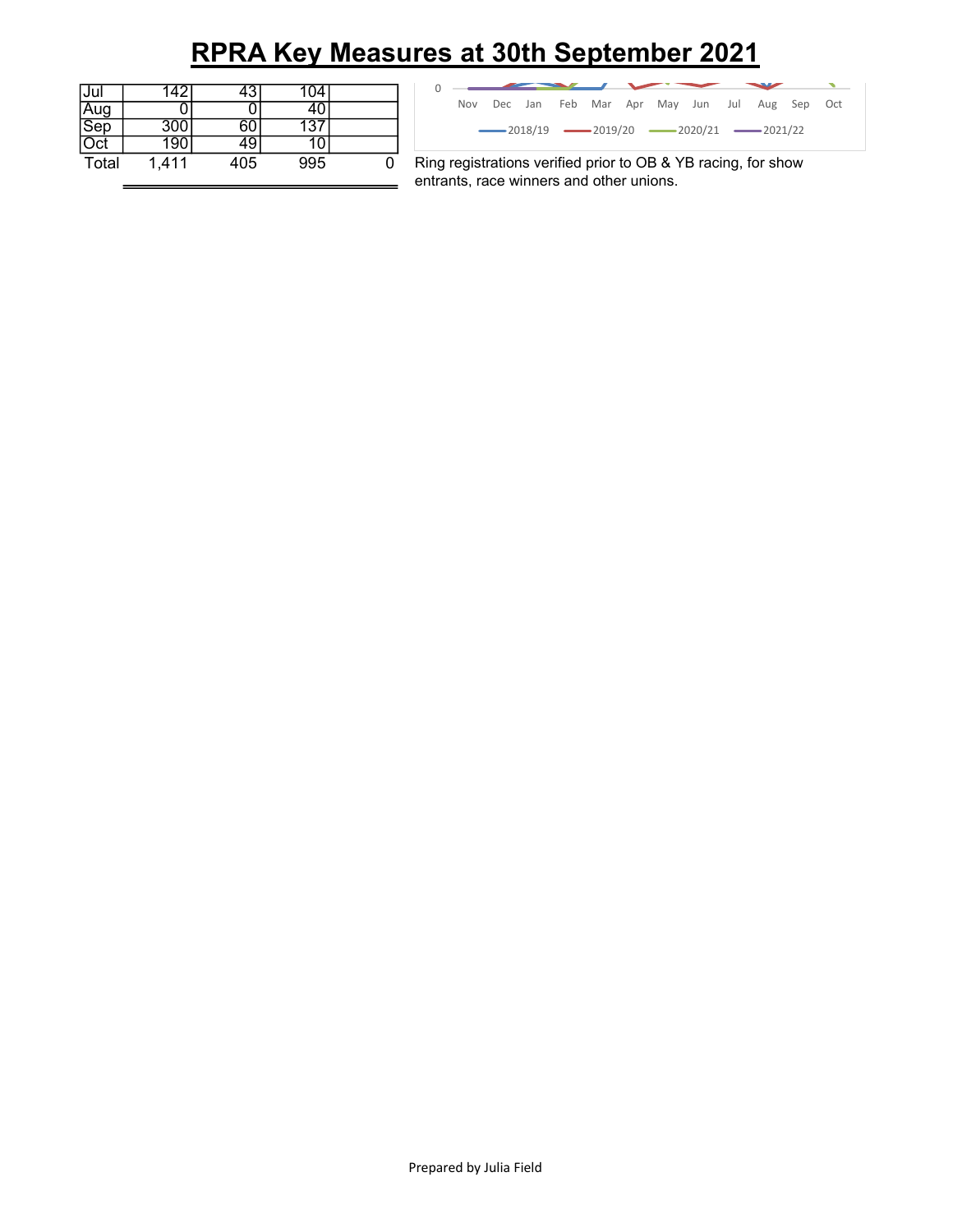# RPRA Key Measures at 31st January 2022

## MEMBERSHIP SUPPORT - Post

| <b>MAIL ITEMS RECEIVED</b> |  |
|----------------------------|--|
|----------------------------|--|

|       | 2018/19 | 2019/20 | 2020/21 | 2021/22 |
|-------|---------|---------|---------|---------|
| Nov   | 1,788   | 1,509   | 754     | 702     |
| Dec   | 968     | 873     | 734     | 791     |
| Jan   | 1,644   | 1,354   | 819     | 706     |
| Feb   | 1,518   | 1,300   | 920     |         |
| Mar   | 3,160   | 1,778   | 1,208   |         |
| Apr   | 3,799   | 1,235   | 1,307   |         |
| May   | 2,900   | 1,287   | 1,578   |         |
| Jun   | 2,273   | 1,808   | 1,369   |         |
| Jul   | 2,855   | 1,866   | 1,554   |         |
| Aug   | 1,643   | 1,716   | 840     |         |
| Sep   | 1,551   | 1,210   | 1,051   |         |
| Oct   | 1,209   | 809     | 704     |         |
| Total | 25,308  | 16,745  | 12,838  | 2,199   |



|       | MAIL ITEMS OUTGOING (franked) |                         |        |         |  |  |
|-------|-------------------------------|-------------------------|--------|---------|--|--|
|       |                               | 2018/19 2019/20 2020/21 |        | 2021/22 |  |  |
| Nov   | 4,929                         | 5,523                   | 3,112  | 2,443   |  |  |
| Dec   | 2,169                         | 2,138                   | 2,068  | 1,991   |  |  |
| Jan   | 3,607                         | 3,183                   | 1,946  | 2,044   |  |  |
| Feb   | 3,218                         | 2,976                   | 2,056  |         |  |  |
| Mar   | 6,309                         | 3,505                   | 2,575  |         |  |  |
| Apr   | 10,538                        | 2,980                   | 5,091  |         |  |  |
| May   | 9,102                         | 3,589                   | 5,198  |         |  |  |
| Jun   | 6,785                         | 7,201                   | 4,803  |         |  |  |
| Jul   | 8,803                         | 6,877                   | 5,322  |         |  |  |
| Aug   | 5,556                         | 5,785                   | 3,365  |         |  |  |
| Sep   | 4,042                         | 4,164                   | 2,732  |         |  |  |
| Oct   | 3,495                         | 2,988                   | 1,411  |         |  |  |
| Total | 68,553                        | 50,909                  | 39,679 | 6,478   |  |  |